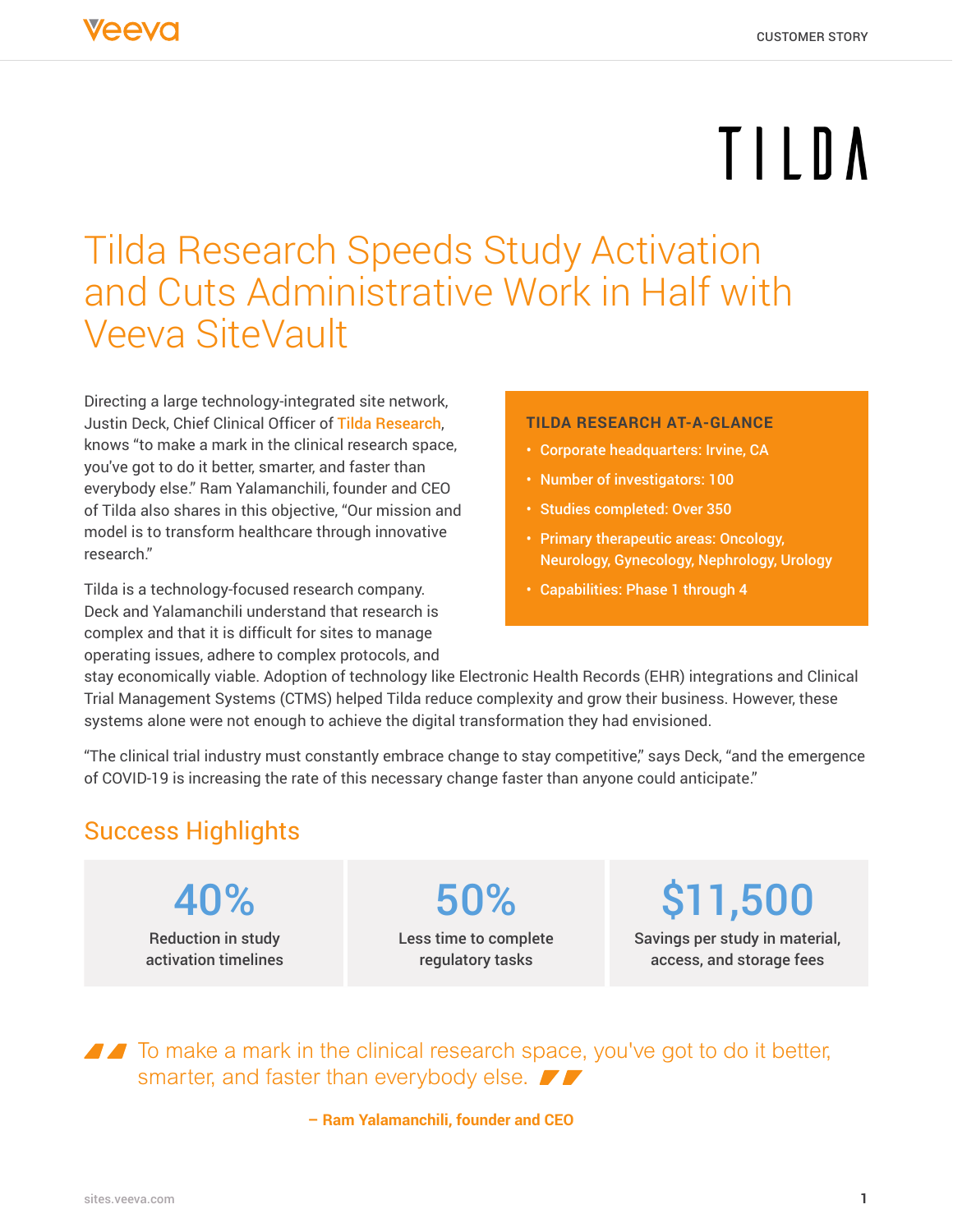Veeva is a very well-established and trusted company. They offer many technology applications and we feel they will be an enduring presence in the industry.  $\blacktriangleright$ 

**– Justin Deck, Chief Financial Officer**

#### The Challenge

When Deck joined Tilda, he immediately noticed the mountains of paper building up throughout the office. "We had cubbies upon cubbies full of binders and paperwork all over the place." Studies required full-time research assistants dedicated solely to filing, retrieving, and archiving documents. The costs of storing and accessing paper documents for a single study for up to 15 years could be up to \$11,500. With over 350 active and archived studies, the administrative costs were high and were increasing as business grew.

In addition to the high costs of managing paper documents, Tilda's operations team knew that there was valuable, untapped data within the clutter of paper. "Every study success is contingent on certain metrics being hit. We knew that if we had a metrics-driven site infrastructure, then the study lifecycle would be dramatically more efficient."

Collecting these crucial metrics was a challenge. Tilda's clinical staff was dependent on labor-intensive, human-driven processes. "Initially, we used spreadsheets and homegrown programs for the aggregation and reporting of metrics, but due to process limitations, we couldn't get a full clinical picture of the trial's progress," noted Deck.

#### The Solution

To enable a metrics-driven infrastructure, reduce coordinator workload, boost transparency for their sponsors, and increase overall quality, Tilda made the decision to adopt eRegulatory software. Deck and his team evaluated many eRegulatory systems before selecting Veeva SiteVault.

"Functionality was essential," says Deck. Coordinators and regulatory professionals at Tilda found the system easy to use. In addition, Tilda believed that SiteVault was the only eRegulatory system that could grow and scale with their business. "Veeva is a very well-established and trusted company. They offer many technology applications and we feel they will be an enduring presence in the industry. SiteVault works for us at our current stage and the integration capabilities in SiteVault Enterprise will help us scale as we grow."

The implementation of SiteVault was simple and straightforward. "We didn't need much handholding, but if we had a particular question, we could literally pick up the phone and talk to someone immediately," says Deck.